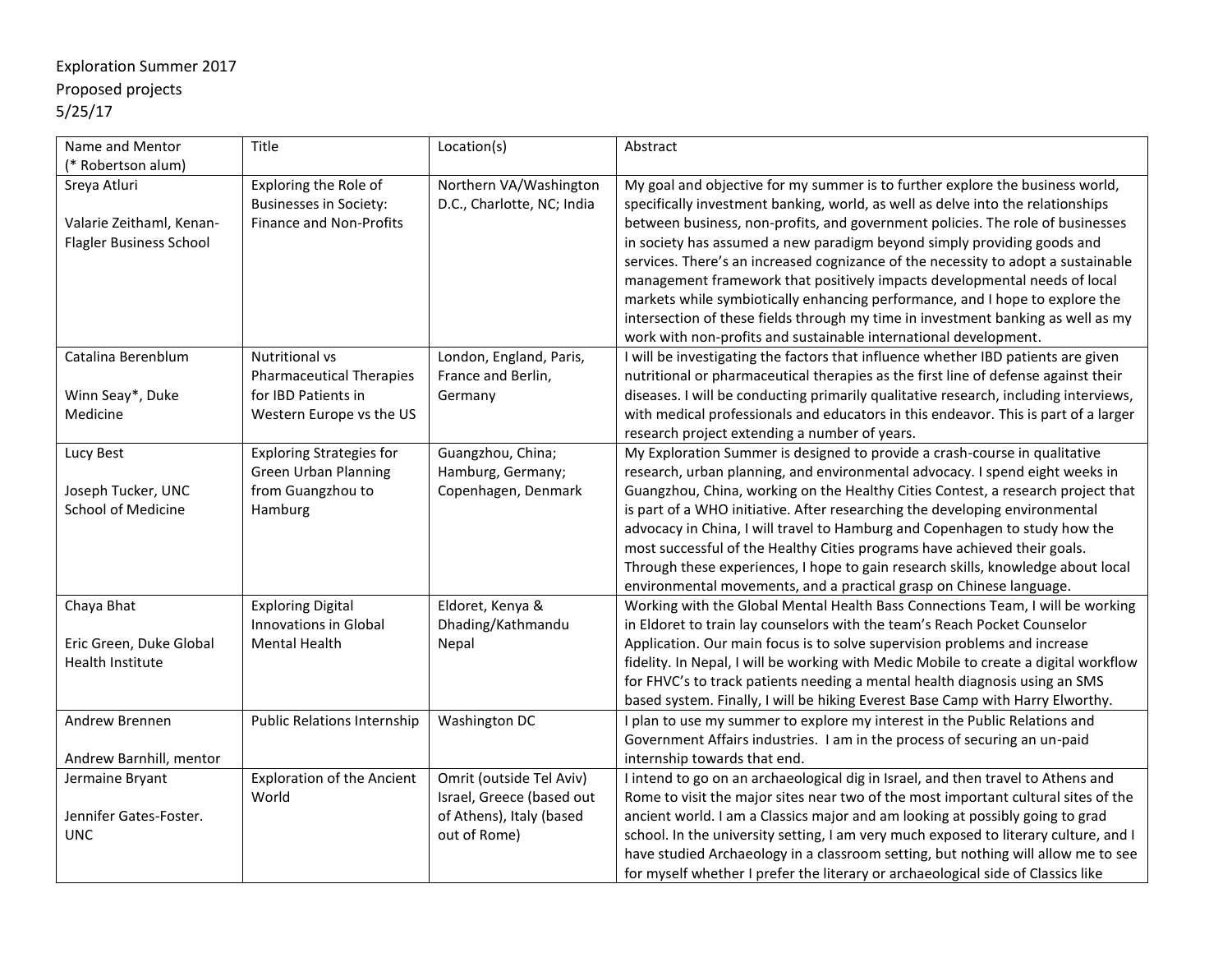|                                                                                        |                                                                        |                                                         | getting into the field, learning skills, and getting hands on experience with<br>artifacts and working on ancient sites. I want to learn, and I want to improve my<br>resumé with some Classics-related fieldwork. As for the second part of the<br>summer, I want to see the most important sites of the ancient world. I have<br>studied and read about places such as the Acropolis of Athens, ancient Mycenae,<br>Pylos, Pompeii, Herculaneum, and countless others, but being able to go there<br>and seeing them up close would be an extremely eye-opening experience, and<br>allow me to have a more complete understanding of these places and their<br>culture.                                                                                              |
|----------------------------------------------------------------------------------------|------------------------------------------------------------------------|---------------------------------------------------------|------------------------------------------------------------------------------------------------------------------------------------------------------------------------------------------------------------------------------------------------------------------------------------------------------------------------------------------------------------------------------------------------------------------------------------------------------------------------------------------------------------------------------------------------------------------------------------------------------------------------------------------------------------------------------------------------------------------------------------------------------------------------|
| Forest Cummings-Taylor<br>Henry Pickford, Duke<br>Germanic Languages and<br>Literature | Art, the Artist, and the<br>Aesthetic Experience                       | London; Paris                                           | People look to art for comfort. In their free time, people watch TV shows, read<br>novels, listen to records, attend concerts. In their free time, people color, write<br>in journals (literature). What about art makes it such a satisfying recourse?<br>Where would we be without it, why do we need it? I propose a project that<br>involves reading past works in aesthetics, writing essays in the aesthetic<br>tradition, and witnessing great art. I plan to carefully evaluate the reactions I<br>have in witnessing art, guarding against over-inspiration. This project deals with<br>art's social and personal relevance, and is a chance for me to provide my<br>solutions to art's common problems and to share the role art's played in my own<br>life. |
| Amit Dodani<br>Mohsin-Mohi-Udin,<br>Ashoka Youth Venture                               | Storytelling in Action                                                 | China (Beijing and Hong<br>Kong), Argentina, Spain      | I will be spending my summer traveling to foreign areas to interview young<br>changemakers (individuals under 21 working on social ventures) to hear their<br>stories. My travels will be focused on places entirely unfamiliar to me in the past<br>(Spain, Argentina, and China) and I will stay with the local community and<br>explore in the most authentic way possible. I will be transcribing my journey on<br>numerous mediums, from photo to video to blogging, to share these incredible<br>stories with the world.                                                                                                                                                                                                                                         |
| George Elliott<br>Tim Field, Daylesford                                                | Creating a More<br>Sustainable, Healthy, and<br>Accessible Food System | Dayleford,<br>Gloucestershire, UK;<br>Stanford, CA, USA | I will explore how the current global food production system can be made more<br>sustainable, healthy, and accessible through business and entrepreneurship.<br>Working with Daylesford (a pioneering UK food business) will transform my focus<br>on the food industry from a largely academic interest into a practical, solutions-<br>orientated one. Participating in a competitive program at Stanford's Graduate<br>School of Business will accelerate both my professional development and my<br>understanding of how for-profit business can be combined with positive social<br>impact in the food sector.                                                                                                                                                    |
| Harry Elworthy<br>Tom Prebble*                                                         | Economic Development in<br><b>Different Settings</b>                   | New Zealand; Nepal;<br>Vietnam                          | I want to spend this summer exploring different facets of economic development<br>in Asia and the Pacific. I want to spend time at the policy-making end of<br>development, developing an understanding of how economic policy is formed<br>and applied. I also want to build an understanding of the communities and<br>people that policy work such as this is supposed to help. I hope to build specific<br>knowledge on the politics and development goals of my home country of New<br>Zealand, as well as a broader understanding of both Nepal's and Vietnam's<br>economies and communities. I hope to spend part of my summer working in a<br>formal capacity for an organization I am passionate about, with people my age                                    |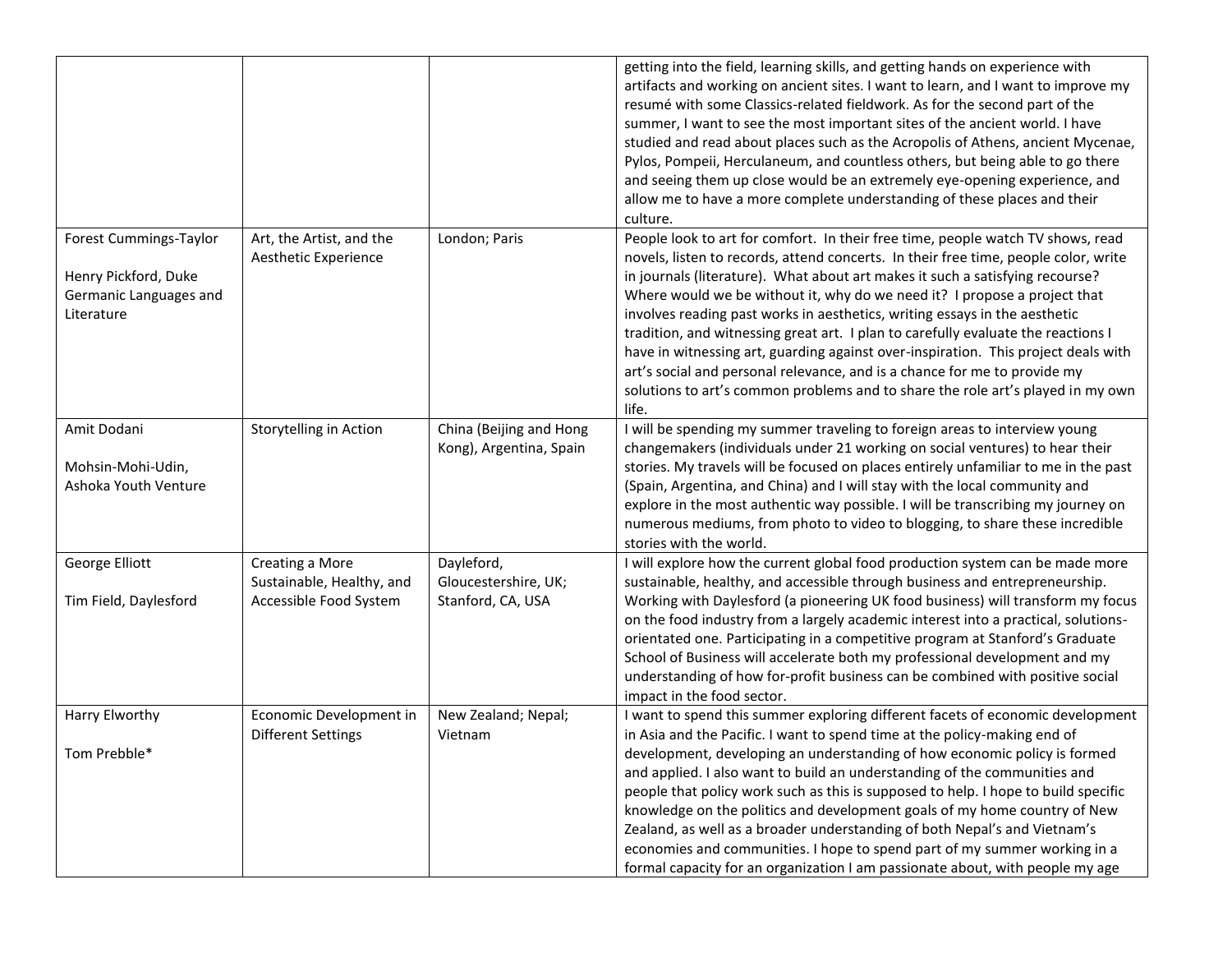|                                                                      |                                                                           |                                                         | and with similar passions to me. I also want to spend part of my summer on my<br>own, exploring new cultures and pursuing self-driven discovery.                                                                                                                                                                                                                                                                                                                                                                                                                                                                                                                                                                            |
|----------------------------------------------------------------------|---------------------------------------------------------------------------|---------------------------------------------------------|-----------------------------------------------------------------------------------------------------------------------------------------------------------------------------------------------------------------------------------------------------------------------------------------------------------------------------------------------------------------------------------------------------------------------------------------------------------------------------------------------------------------------------------------------------------------------------------------------------------------------------------------------------------------------------------------------------------------------------|
| <b>Scott Emmons</b><br>Kris Hauser, Duke<br>University               | Inside and Outside the<br>Classroom                                       | New York City; Bangalore,<br>India                      | This is a project of physical, intellectual, and cultural exploration. Physically, it<br>will explore places ranging from New York City, United States of America to<br>Bangalore, India. Intellectually, it will explore a subfield of computer science.<br>Culturally, it will explore life in the Big Apple and life in<br>modern India. Its result will be one of gained experiences, learned ideas, and<br>broadened perspectives.                                                                                                                                                                                                                                                                                     |
| <b>Henry Feng</b><br>Lisa Farrugia, Junior<br><b>Medical Officer</b> | Human Health for the<br>Future                                            | Sydney, Australia;<br>Guangzhou, China; Tokyo,<br>Japan | I look to apply research skills gained to practical applications in two separate<br>settings. The first consists of an independently implemented initiative for<br>alternative HIV testing. The project focuses on encouraging at-risk populations to<br>be tested. These alternative methods are based on pre-existing research into the<br>psychology of reciprocity and generosity, and we hope to increase rates of<br>testing in a country that is facing a boom in prevalence. The second application is<br>using VR technology to assist the development of space-flight protocol,<br>particularly regarding human health outcomes. I hope these become useful<br>avenues of exploration into my academic interests. |
| Hannah Godefa<br>Alaa Murabit, UN                                    | Exploring migration in<br>post-conflict settings                          | Ethiopia 2. Tanzania,<br>Rwanda, Kenya 3. India         | To raise awareness of issues related to the status of women and girls affected by<br>conflict and displacement throughout Africa. This will be accomplished through<br>three projects I will be undertaking this summer, culminating in an exhibition of<br>this work at the African Union (AU) headquarters in Addis Ababa, Ethiopia                                                                                                                                                                                                                                                                                                                                                                                       |
| Wilson Guo<br>Braveen Ragunanthan*                                   | Summer in Nepal and<br>China                                              | Guangzhou, Beijing,<br>Kathmandu                        | I will be working at a public health internship in China this summer. In China, I<br>will be working with a crowdsourcing project in both Beijing and Guangzhou to<br>help raise awareness on hepatitis B and C and encourage the general public to<br>get tested to know their status. In Nepal, I will be attending a 10 days meditation<br>retreat in Kathmandu to focus on using mindfulness in day to day decision<br>makings.                                                                                                                                                                                                                                                                                         |
| Eliza Harrison<br>Carol Conragan, mentor                             | A M(algae)ical Adventure.                                                 | Norway; Netherlands:<br>Sweden; Denmark; Spain          | In the purest spirit of an exploration summer, I will embark on a self-guided<br>research project focused on the opportunities and challenges associated with an<br>integrated practice of algae cultivation and aquaculture. As a compliment to my<br>work with the Duke Marine Labs and Greenwave, visiting world-renowned<br>facilities and working as a research intern on various initiatives in Europe will<br>measurably enhance my understanding of algae's use for food, fuel, fertilizer,<br>animal feed, and pharmaceutical products. Notwithstanding its educational<br>value, A M(algae)ical Adventure will offer an extraordinary preview into a serious<br>academic study and professional practice          |
| lan Jaffe<br>Lindsay Saunders, Duke                                  | Public Health in Kenya and<br>Cultural Exploration in<br>Greece and Italy | Kenya; Greece; Italy;<br>Morocco                        | During exploration summer I will be splitting my time between working with a<br>small nonprofit, Soteni, in Kenya on HIV/AIDS prevention, community<br>development, and water sanitation. During my time, I will be traveling to the<br>villages that Soteni works in and helping build the capacity of the local villages,<br>while giving HIV presentations and collecting and analyzing data. After finishing<br>in Kenya, I will be traveling to Greece and Italy with fellow Robertson Jermaine,                                                                                                                                                                                                                       |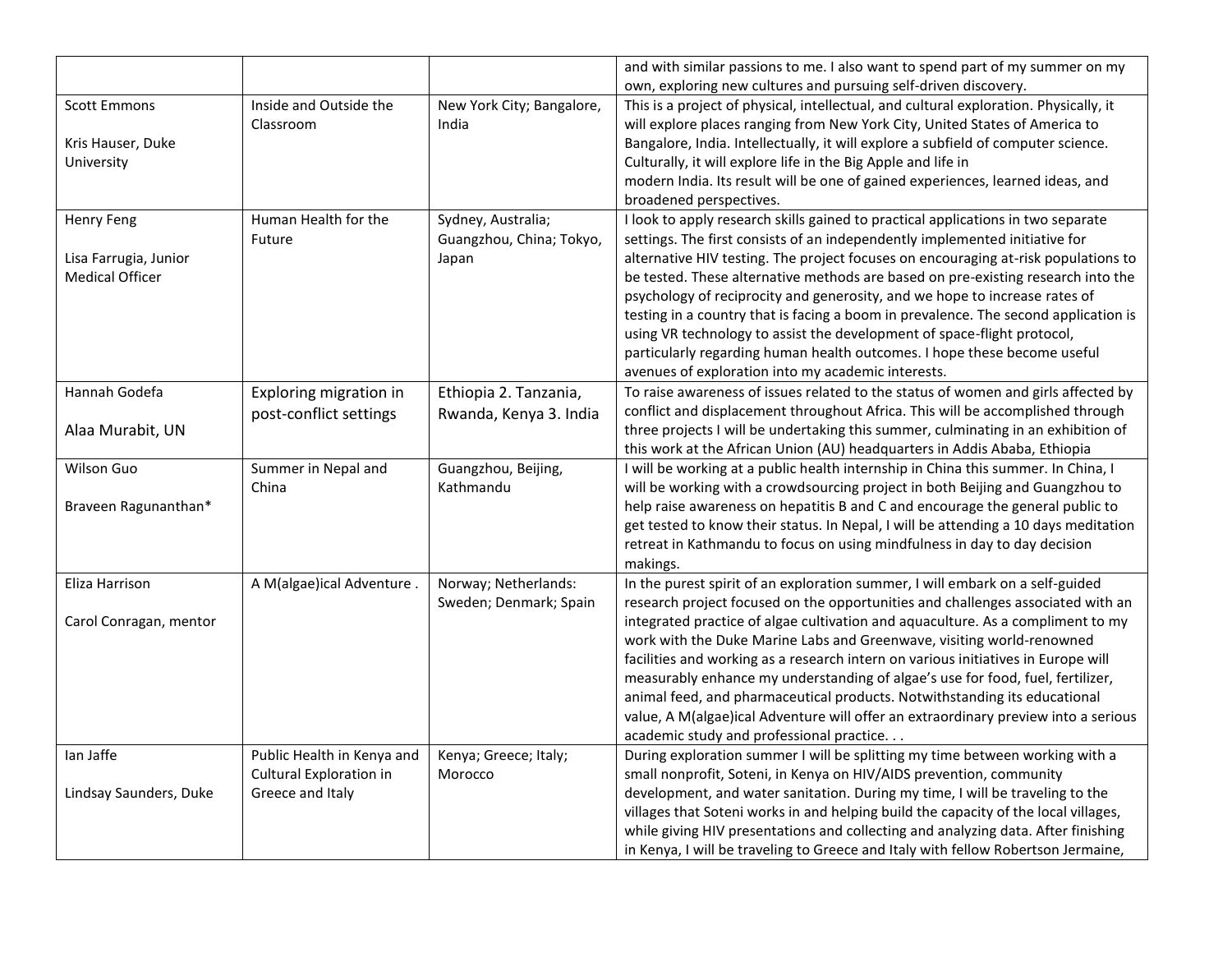|                            |                           |                              | to explore ancient and modern sites around both countries, with a specific eye      |
|----------------------------|---------------------------|------------------------------|-------------------------------------------------------------------------------------|
|                            |                           |                              | (in my case) towards sites with histories relating to medicine and medical ethics.  |
| Kalif Jeremiah             | Music in LA               | Los Angeles, CA              | At UCLA I will be taking a course titled, The Art of Music Production. Outside of   |
|                            |                           |                              | the classroom I will be spending my time working on my own music, journaling        |
| Renee Prillaman, Duke      |                           |                              | daily in order to keep track of methods I am using, as well as their effectiveness. |
| Program in Education       |                           |                              | This summer will be the last time in my collegiate career as a signed musician      |
|                            |                           |                              | when I can focus entirely on my music for an extended period of time. Therefore,    |
|                            |                           |                              | this is my last opportunity to make a big leap forward in this field.               |
| Erica Johnson              | <b>Exploration Summer</b> | Vietnam; Thailand; India;    | My main goal for this summer is to maintain a blog throughout travel and being      |
|                            |                           | Japan; Malaysia; Greece      | at home, perhaps less intensive at home. I plan on posting 3 times per week,        |
| Paul Cuadros, UNC          |                           |                              | outside of my meditation retreat week because I won't have internet then.           |
| Journalism                 |                           |                              |                                                                                     |
|                            |                           |                              | Additionally, I hope to compose two short stories and dabble in podcasts. During    |
|                            |                           |                              | a journalism class in China, I met NPR's Shanghai correspondent and felt inspired.  |
|                            |                           |                              | In regard to the short stories, I finally have the time to take my time on stories, |
|                            |                           |                              | which is what I want to do. In college, it can be hard to meticulously review each  |
|                            |                           |                              | sentence of a story, but while abroad, I will have that opportunity. I intend to    |
|                            |                           |                              | seize it.                                                                           |
|                            |                           |                              |                                                                                     |
|                            |                           |                              | Throughout my summer, I hope to explore Buddhism, music, food and culture           |
| Matthew Kaplan             | An Exploration of         | Los Angeles, California, Rio | This summer, I am excited to explore three personal passions: education,            |
|                            | Education, Mindfulness,   | Grande Valley, Texas, East   | mindfulness, and social innovation. My plans for this summer were inspired by       |
| Sarah Russell, Duke Global | and Social Innovation     | coast city (TBD), Osaka,     | my Bass Connections research project on the relationship between yoga and           |
| Advising                   |                           | Kyoto, and Tokyo (Japan),    | mindfulness on the social and emotional wellbeing of middle schoolers. My           |
|                            |                           | Beijing and Shanghai         | summer experience has two main components: a 7-week experience with Teach           |
|                            |                           | (China)                      | for America as an Accelerate Fellow, and a 17 day backpacking trip in Japan and     |
|                            |                           |                              | China. In Japan, I will have the opportunity to deepen my yoga and meditation       |
|                            |                           |                              | practice, and in China I will explore the country's bustling entrepreneurial scene. |
| Mia King                   | Two Paths Diverged:       | New York City; Paris,        | True to the summer's purpose of exploration, I plan on having a summer which        |
|                            | Corporate Culture and     | France                       | delves deeply into my two primary areas of interest. My first is corporate          |
| Colleen Scott, Duke        | <b>Cultural Canons</b>    |                              | America, and my second is diversity & inclusion as it relates to representation.    |
| University                 |                           |                              | My academic career thus far has failed to find ways to marry the two topics         |
|                            |                           |                              | together. By spending time with both interests, I will see how I might position     |
|                            |                           |                              | myself to eventually launch a career in any area of overlap, and whether I want     |
|                            |                           |                              | to prioritize one area over the other. Though somewhat limited by the length of     |
|                            |                           |                              | my internship, I hope to explore both topics of interest.                           |
| <b>Brennan Lewis</b>       | Global Identity: LGBTQ    | Peru; Asheville, NC          | I will begin this summer by joining a 40-day trip to Peru through Operation         |
|                            | <b>Community Through</b>  |                              | Groundswell. We will be traveling from Lima to Iquitos via canoe in the Amazon      |
| Rebecca Kreitzer, UNC      | Activism in Peru and the  |                              | River, practicing language skills and exploring local communities along the way,    |
| <b>Public Policy</b>       | <b>US South</b>           |                              | particularly an LGBTQ youth group in the Amazon. I will spend the second half of    |
|                            |                           |                              | the summer in Asheville, NC, interning for the Campaign for Southern Equality. I    |
|                            |                           |                              | hope to use this opportunity to learn more about regional policy impacts on         |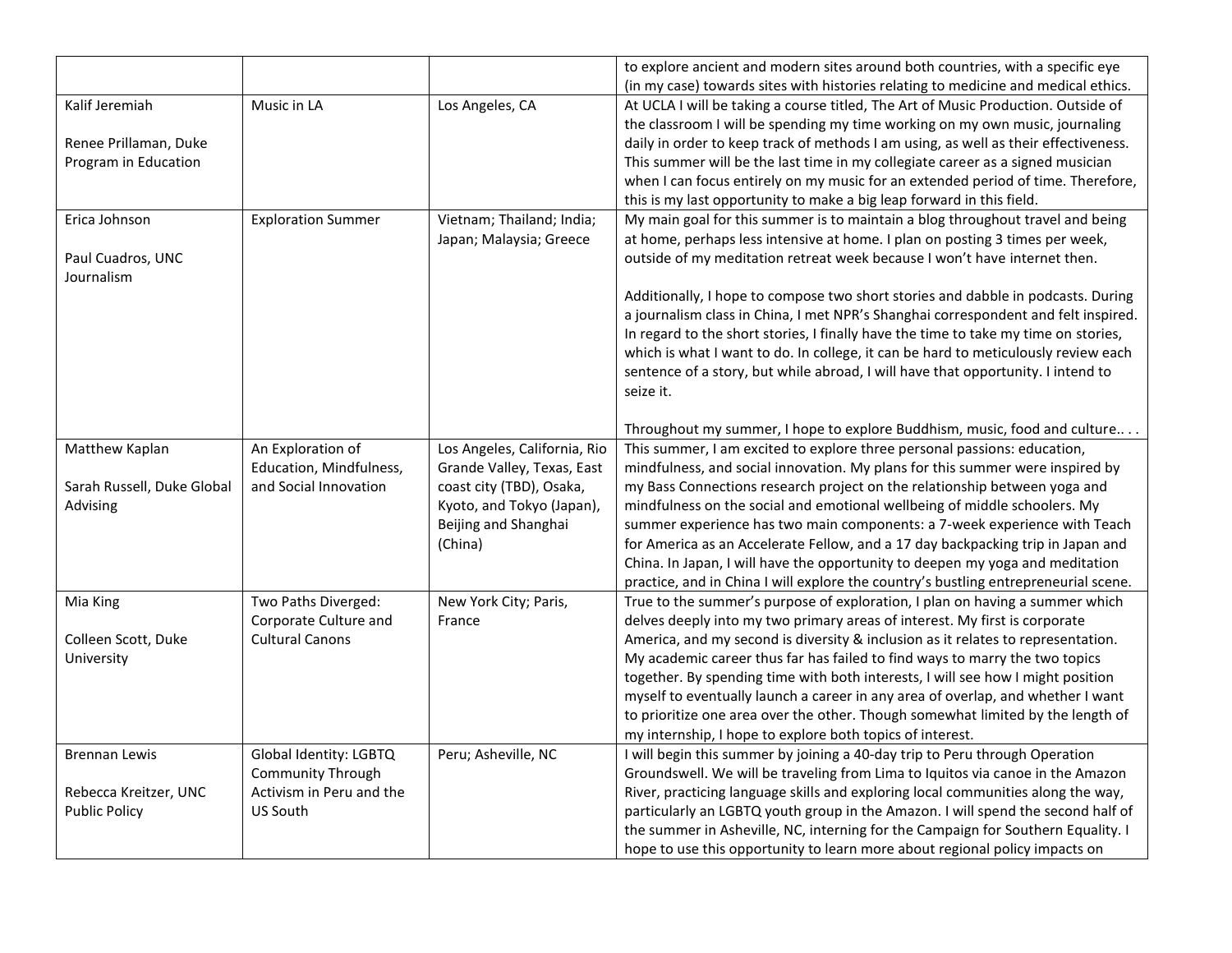|                       |                                |                            | LGBTQ people and spending time documenting the experiences of southern<br>LGBTQ youth. |
|-----------------------|--------------------------------|----------------------------|----------------------------------------------------------------------------------------|
| Noah Mancuso          | Global Health and              | Chapel Hill; Germany;      | After two months, I will refocus my exploration to Germany and the Czech               |
|                       | Leadership                     | Czech Republic             | Republic as an international ambassador with One World One Rope and the                |
| Jane Thrailkill, UNC  |                                |                            | World Jump Rope Federation. I will be working with other ambassadors to run            |
|                       |                                |                            | jump rope workshops, conduct trainings, and perform.                                   |
| Rachael Murtagh       | Photo Documentary of           | Australia East Coast       | I will be travelling up the East Coast of Australia, from Sydney to Cairns,            |
|                       | <b>Australia's East Coast</b>  | (Sydney, Brisbane, Cairns) | documenting the unique wildlife and landscapes I encounter and sharing these           |
| Julian Borrey*        |                                |                            | findings on a photo blog. I will teach myself to code the website. I will use various  |
|                       |                                |                            | modes of transport to find different wildlife and landscapes and to document           |
|                       |                                |                            | them from different perspectives. For instance I will hike, bike, bus, sail, skydive,  |
|                       |                                |                            | dive etc. (also allowing me to re-build my physical stamina). Many of my modes         |
|                       |                                |                            | of transport will be environmentally friendly, particularly when I'm in national       |
|                       |                                |                            | parks. I will learn about Australia's historical culture by visiting Aboriginal lands  |
|                       |                                |                            | and learning about the spiritual significance of these lands from the Eastern Kuku     |
|                       |                                |                            | Yulanji people.                                                                        |
| <b>Duncan Parsons</b> | Vietnam, Finance, and the      | Vietnam                    | I will work with local Vietnamese businesses and entrepreneurs to more fully           |
|                       | <b>Economics of Developing</b> |                            | understand the challenges and solutions associated with the developing                 |
| Daniel Lim*           | <b>Nations</b>                 |                            | economy. I hope that my work at IDC will contribute to the growing Vietnamese          |
|                       |                                |                            | economy and standard of living but also teach me skills that I can apply in future     |
|                       |                                |                            | to leverage economics to improve the standard of living of more people in more         |
|                       |                                |                            | countries in more significant ways. Though it's impossible to predict the tangible     |
|                       |                                |                            | contributions I will make in the future, I intend to spend my time and opportunity     |
|                       |                                |                            | developing skills that I can use to help work with people that want to improve         |
|                       |                                |                            | their lives through economic growth.                                                   |
| Raymond Pryor         | Wide, Birds-Eye View of        | Durham, NC                 | I want to explore my professional interests in social sector work as a HPJ Fellow      |
|                       | the Social Sector in the       |                            | at Frontline Solutions, a social impact consulting firm that serves leaders and        |
| Emilie Dye, Duke      | U.S.                           |                            | organizations in the fields of racial, gender, and social justice across the country.  |
| Innovation &          |                                |                            | Through this fellowship, my aspiration to gain broad exposure to the social sector     |
| Entrepreneurship      |                                |                            | landscape and learn about the various platforms for social change. I'll also get       |
|                       |                                |                            | the full experience of living and working in the city Durham beyond more than          |
|                       |                                |                            | just my campus experience that has not included very much time in the city.            |
| Vishnu Ramanchandran  | Exploring the Other Side:      | Helsinki, Finland; Oslo,   | I will be working with a small team from Harvard Law's Berkman Klein Center for        |
|                       | Understanding the Smart        | Norway; Barcelona, Spain;  | four to six weeks. We will be modelling sustainable smart infrastructure               |
| Torin Monahan, UNC    | <b>Technology Innovators</b>   | Copenhagen, Denmark;       | investment to ensure rural communities are not left behind. Then, I will be in         |
|                       |                                | Berlin, Germany            | Copenhagen and other EU cities for two weeks interviewing various smart                |
|                       |                                |                            | transportation innovators. I hope to create an investigative journalism report on      |
|                       |                                |                            | how to apply EU policies to the US.                                                    |
|                       |                                |                            | Finally, I will intern at a smart transportation startup in downtown Helsinki for six  |
|                       |                                |                            | weeks. They have the bold vision to provide "mobility as a service," rendering car     |
|                       |                                |                            | ownership a vestige of the past. There, I will be working with the technical team,     |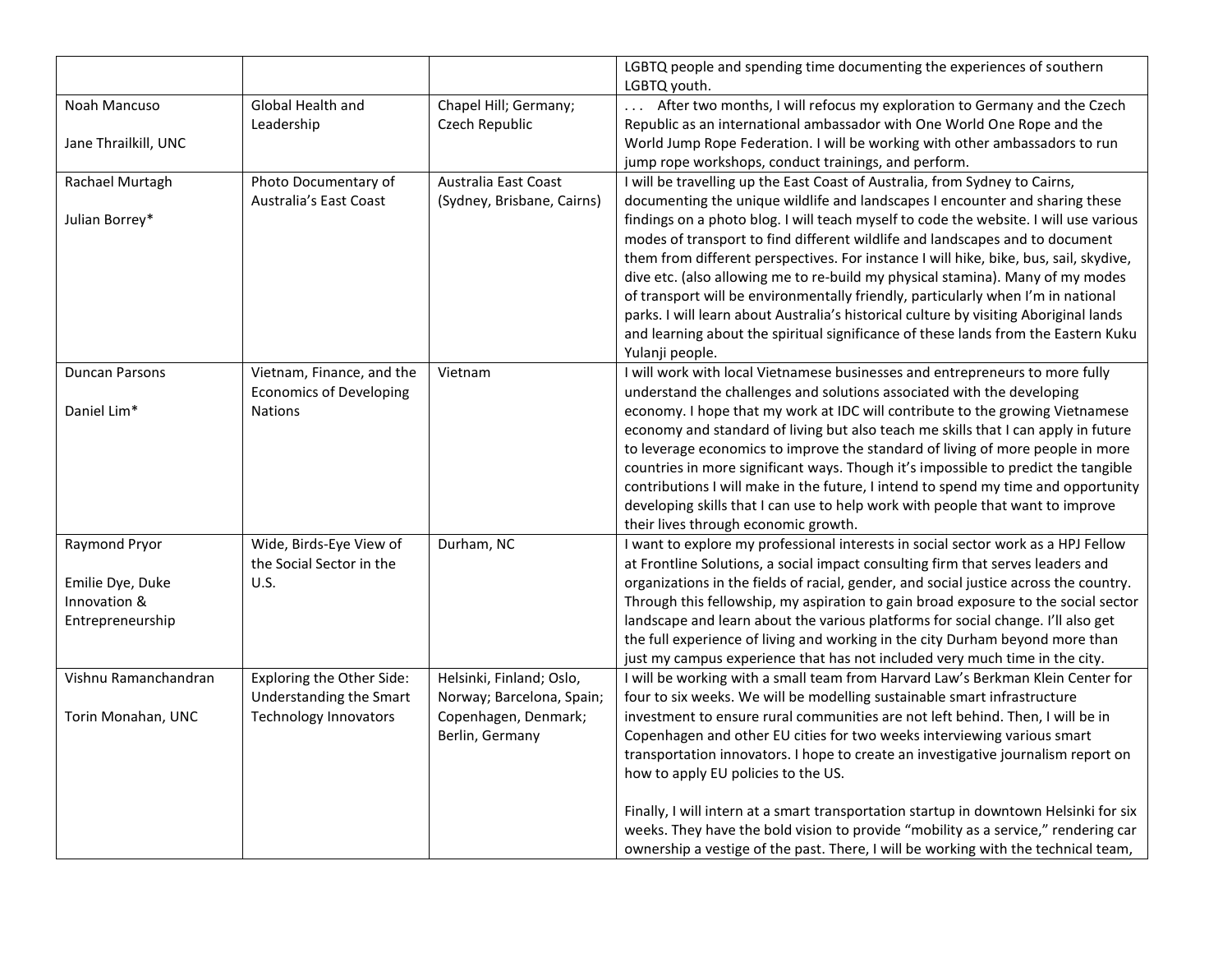| helping program their mobile application. Ultimately, I hope to immerse myself<br>in this "maker culture" and understand the different narratives in that space.<br>I want to immerse myself in art this summer-to see how it shapes communities,<br>Elina Rodriguez<br>Exploring Art: Inspiration,<br>Barcelona, Spain;<br>Production, Engagement<br>Philadelphia,<br>impacts systems of inequality, and engages me. I will begin my summer on June 1<br>Eduardo Douglas, UNC Art<br>Pennsylvania; Mexico City,<br>in Barcelona, Spain exploring museums and participating in a plein-air watercolor<br>Department<br>workshop for a week. My goal is to invest time in my own creativity and the<br>Mexico<br>production of my own art as I question what inspires me and what I seek to<br>create when given the space and time. I will then be in Philadelphia,<br>Pennsylvania for the next six weeks working at the Mural Arts project, an<br>organization dedicated to fostering the creation of public art driven by the<br>principle that art ignites change. I will be working for their Restorative Justice<br>program and helping to organize the creation of murals by convicted persons and<br>connecting those artists to the community and victims of crimes. This will allow<br>me to see up close the ways that our criminal justice system can be reformed to<br>more accurately reflect that people who commit crimes are not criminals, but<br>people who have not been given the right resources. Lastly, I will be exploring<br>Mexico City for two weeks in the beginning of August to better understand the<br>Mexican Muralist movement and the way that modern art is directly connected<br>to resistance, the public's needs and community vision.<br><b>Conflict Resolution: From</b><br>Tel Aviv; Bosnia<br>This combination of experiences will combine to allow me to investigate conflict<br>Kyra Rubin<br>Israel-Palestine to the |
|---------------------------------------------------------------------------------------------------------------------------------------------------------------------------------------------------------------------------------------------------------------------------------------------------------------------------------------------------------------------------------------------------------------------------------------------------------------------------------------------------------------------------------------------------------------------------------------------------------------------------------------------------------------------------------------------------------------------------------------------------------------------------------------------------------------------------------------------------------------------------------------------------------------------------------------------------------------------------------------------------------------------------------------------------------------------------------------------------------------------------------------------------------------------------------------------------------------------------------------------------------------------------------------------------------------------------------------------------------------------------------------------------------------------------------------------------------------------------------------------------------------------------------------------------------------------------------------------------------------------------------------------------------------------------------------------------------------------------------------------------------------------------------------------------------------------------------------------------------------------------------------------------------------------------------------------------------------------|
|                                                                                                                                                                                                                                                                                                                                                                                                                                                                                                                                                                                                                                                                                                                                                                                                                                                                                                                                                                                                                                                                                                                                                                                                                                                                                                                                                                                                                                                                                                                                                                                                                                                                                                                                                                                                                                                                                                                                                                     |
|                                                                                                                                                                                                                                                                                                                                                                                                                                                                                                                                                                                                                                                                                                                                                                                                                                                                                                                                                                                                                                                                                                                                                                                                                                                                                                                                                                                                                                                                                                                                                                                                                                                                                                                                                                                                                                                                                                                                                                     |
|                                                                                                                                                                                                                                                                                                                                                                                                                                                                                                                                                                                                                                                                                                                                                                                                                                                                                                                                                                                                                                                                                                                                                                                                                                                                                                                                                                                                                                                                                                                                                                                                                                                                                                                                                                                                                                                                                                                                                                     |
|                                                                                                                                                                                                                                                                                                                                                                                                                                                                                                                                                                                                                                                                                                                                                                                                                                                                                                                                                                                                                                                                                                                                                                                                                                                                                                                                                                                                                                                                                                                                                                                                                                                                                                                                                                                                                                                                                                                                                                     |
|                                                                                                                                                                                                                                                                                                                                                                                                                                                                                                                                                                                                                                                                                                                                                                                                                                                                                                                                                                                                                                                                                                                                                                                                                                                                                                                                                                                                                                                                                                                                                                                                                                                                                                                                                                                                                                                                                                                                                                     |
|                                                                                                                                                                                                                                                                                                                                                                                                                                                                                                                                                                                                                                                                                                                                                                                                                                                                                                                                                                                                                                                                                                                                                                                                                                                                                                                                                                                                                                                                                                                                                                                                                                                                                                                                                                                                                                                                                                                                                                     |
|                                                                                                                                                                                                                                                                                                                                                                                                                                                                                                                                                                                                                                                                                                                                                                                                                                                                                                                                                                                                                                                                                                                                                                                                                                                                                                                                                                                                                                                                                                                                                                                                                                                                                                                                                                                                                                                                                                                                                                     |
|                                                                                                                                                                                                                                                                                                                                                                                                                                                                                                                                                                                                                                                                                                                                                                                                                                                                                                                                                                                                                                                                                                                                                                                                                                                                                                                                                                                                                                                                                                                                                                                                                                                                                                                                                                                                                                                                                                                                                                     |
|                                                                                                                                                                                                                                                                                                                                                                                                                                                                                                                                                                                                                                                                                                                                                                                                                                                                                                                                                                                                                                                                                                                                                                                                                                                                                                                                                                                                                                                                                                                                                                                                                                                                                                                                                                                                                                                                                                                                                                     |
|                                                                                                                                                                                                                                                                                                                                                                                                                                                                                                                                                                                                                                                                                                                                                                                                                                                                                                                                                                                                                                                                                                                                                                                                                                                                                                                                                                                                                                                                                                                                                                                                                                                                                                                                                                                                                                                                                                                                                                     |
|                                                                                                                                                                                                                                                                                                                                                                                                                                                                                                                                                                                                                                                                                                                                                                                                                                                                                                                                                                                                                                                                                                                                                                                                                                                                                                                                                                                                                                                                                                                                                                                                                                                                                                                                                                                                                                                                                                                                                                     |
|                                                                                                                                                                                                                                                                                                                                                                                                                                                                                                                                                                                                                                                                                                                                                                                                                                                                                                                                                                                                                                                                                                                                                                                                                                                                                                                                                                                                                                                                                                                                                                                                                                                                                                                                                                                                                                                                                                                                                                     |
|                                                                                                                                                                                                                                                                                                                                                                                                                                                                                                                                                                                                                                                                                                                                                                                                                                                                                                                                                                                                                                                                                                                                                                                                                                                                                                                                                                                                                                                                                                                                                                                                                                                                                                                                                                                                                                                                                                                                                                     |
|                                                                                                                                                                                                                                                                                                                                                                                                                                                                                                                                                                                                                                                                                                                                                                                                                                                                                                                                                                                                                                                                                                                                                                                                                                                                                                                                                                                                                                                                                                                                                                                                                                                                                                                                                                                                                                                                                                                                                                     |
|                                                                                                                                                                                                                                                                                                                                                                                                                                                                                                                                                                                                                                                                                                                                                                                                                                                                                                                                                                                                                                                                                                                                                                                                                                                                                                                                                                                                                                                                                                                                                                                                                                                                                                                                                                                                                                                                                                                                                                     |
|                                                                                                                                                                                                                                                                                                                                                                                                                                                                                                                                                                                                                                                                                                                                                                                                                                                                                                                                                                                                                                                                                                                                                                                                                                                                                                                                                                                                                                                                                                                                                                                                                                                                                                                                                                                                                                                                                                                                                                     |
|                                                                                                                                                                                                                                                                                                                                                                                                                                                                                                                                                                                                                                                                                                                                                                                                                                                                                                                                                                                                                                                                                                                                                                                                                                                                                                                                                                                                                                                                                                                                                                                                                                                                                                                                                                                                                                                                                                                                                                     |
|                                                                                                                                                                                                                                                                                                                                                                                                                                                                                                                                                                                                                                                                                                                                                                                                                                                                                                                                                                                                                                                                                                                                                                                                                                                                                                                                                                                                                                                                                                                                                                                                                                                                                                                                                                                                                                                                                                                                                                     |
|                                                                                                                                                                                                                                                                                                                                                                                                                                                                                                                                                                                                                                                                                                                                                                                                                                                                                                                                                                                                                                                                                                                                                                                                                                                                                                                                                                                                                                                                                                                                                                                                                                                                                                                                                                                                                                                                                                                                                                     |
|                                                                                                                                                                                                                                                                                                                                                                                                                                                                                                                                                                                                                                                                                                                                                                                                                                                                                                                                                                                                                                                                                                                                                                                                                                                                                                                                                                                                                                                                                                                                                                                                                                                                                                                                                                                                                                                                                                                                                                     |
|                                                                                                                                                                                                                                                                                                                                                                                                                                                                                                                                                                                                                                                                                                                                                                                                                                                                                                                                                                                                                                                                                                                                                                                                                                                                                                                                                                                                                                                                                                                                                                                                                                                                                                                                                                                                                                                                                                                                                                     |
| Herzegovina; Croatia;<br>management and resolution through the realm of academics as well as                                                                                                                                                                                                                                                                                                                                                                                                                                                                                                                                                                                                                                                                                                                                                                                                                                                                                                                                                                                                                                                                                                                                                                                                                                                                                                                                                                                                                                                                                                                                                                                                                                                                                                                                                                                                                                                                        |
| Zach Galin<br>experiential learning. As I will spend the first two to three weeks interviewing<br><b>Balkans</b><br>Kosovo; Austria                                                                                                                                                                                                                                                                                                                                                                                                                                                                                                                                                                                                                                                                                                                                                                                                                                                                                                                                                                                                                                                                                                                                                                                                                                                                                                                                                                                                                                                                                                                                                                                                                                                                                                                                                                                                                                 |
| political officials and other up-and-coming political organizers, I will gain a better                                                                                                                                                                                                                                                                                                                                                                                                                                                                                                                                                                                                                                                                                                                                                                                                                                                                                                                                                                                                                                                                                                                                                                                                                                                                                                                                                                                                                                                                                                                                                                                                                                                                                                                                                                                                                                                                              |
| knowledge for the best ways for Americans to move forward in the fight for a                                                                                                                                                                                                                                                                                                                                                                                                                                                                                                                                                                                                                                                                                                                                                                                                                                                                                                                                                                                                                                                                                                                                                                                                                                                                                                                                                                                                                                                                                                                                                                                                                                                                                                                                                                                                                                                                                        |
| two state solution; in the Balkan region in Europe, I will be able to research what                                                                                                                                                                                                                                                                                                                                                                                                                                                                                                                                                                                                                                                                                                                                                                                                                                                                                                                                                                                                                                                                                                                                                                                                                                                                                                                                                                                                                                                                                                                                                                                                                                                                                                                                                                                                                                                                                 |
| ways international organizations did play a role in conflict resolution. From here,                                                                                                                                                                                                                                                                                                                                                                                                                                                                                                                                                                                                                                                                                                                                                                                                                                                                                                                                                                                                                                                                                                                                                                                                                                                                                                                                                                                                                                                                                                                                                                                                                                                                                                                                                                                                                                                                                 |
| I will be able to see the ways in which their approaches came up short, and how                                                                                                                                                                                                                                                                                                                                                                                                                                                                                                                                                                                                                                                                                                                                                                                                                                                                                                                                                                                                                                                                                                                                                                                                                                                                                                                                                                                                                                                                                                                                                                                                                                                                                                                                                                                                                                                                                     |
| we can capitalize on other leadership styles, such as more prototypically                                                                                                                                                                                                                                                                                                                                                                                                                                                                                                                                                                                                                                                                                                                                                                                                                                                                                                                                                                                                                                                                                                                                                                                                                                                                                                                                                                                                                                                                                                                                                                                                                                                                                                                                                                                                                                                                                           |
| feminine leadership styles, to bring about positive social change in conflict                                                                                                                                                                                                                                                                                                                                                                                                                                                                                                                                                                                                                                                                                                                                                                                                                                                                                                                                                                                                                                                                                                                                                                                                                                                                                                                                                                                                                                                                                                                                                                                                                                                                                                                                                                                                                                                                                       |
| stricken regions.                                                                                                                                                                                                                                                                                                                                                                                                                                                                                                                                                                                                                                                                                                                                                                                                                                                                                                                                                                                                                                                                                                                                                                                                                                                                                                                                                                                                                                                                                                                                                                                                                                                                                                                                                                                                                                                                                                                                                   |
| Rohan Sheth<br>Pecatonia, Illinois; London,<br>This project will provide me with an opportunity to explore some of my<br>Exploring interests and                                                                                                                                                                                                                                                                                                                                                                                                                                                                                                                                                                                                                                                                                                                                                                                                                                                                                                                                                                                                                                                                                                                                                                                                                                                                                                                                                                                                                                                                                                                                                                                                                                                                                                                                                                                                                    |
| passions-Meditation,<br>UK; Bangalore, India<br>professional interests while also delving deeper into my existent passions. I will                                                                                                                                                                                                                                                                                                                                                                                                                                                                                                                                                                                                                                                                                                                                                                                                                                                                                                                                                                                                                                                                                                                                                                                                                                                                                                                                                                                                                                                                                                                                                                                                                                                                                                                                                                                                                                  |
| Sarah Russell, Duke Global<br>Consulting, and Education<br>be spending the first 10 days of my summer at a silent meditation retreat in rural                                                                                                                                                                                                                                                                                                                                                                                                                                                                                                                                                                                                                                                                                                                                                                                                                                                                                                                                                                                                                                                                                                                                                                                                                                                                                                                                                                                                                                                                                                                                                                                                                                                                                                                                                                                                                       |
| Illinois. After, I will be working for Oliver Wyman in their financial services<br>Advising                                                                                                                                                                                                                                                                                                                                                                                                                                                                                                                                                                                                                                                                                                                                                                                                                                                                                                                                                                                                                                                                                                                                                                                                                                                                                                                                                                                                                                                                                                                                                                                                                                                                                                                                                                                                                                                                         |
| division for 8 weeks. Finally, I will be teaching at a K-12 boarding school for 5                                                                                                                                                                                                                                                                                                                                                                                                                                                                                                                                                                                                                                                                                                                                                                                                                                                                                                                                                                                                                                                                                                                                                                                                                                                                                                                                                                                                                                                                                                                                                                                                                                                                                                                                                                                                                                                                                   |
| weeks in India designed for students coming from the slums of Bangalore.                                                                                                                                                                                                                                                                                                                                                                                                                                                                                                                                                                                                                                                                                                                                                                                                                                                                                                                                                                                                                                                                                                                                                                                                                                                                                                                                                                                                                                                                                                                                                                                                                                                                                                                                                                                                                                                                                            |
| Visrut Sudhakar<br><b>Exploring Western Europe</b><br>Paderborn, Germany;<br>The purpose of the exploration summer project is to take advantage of a                                                                                                                                                                                                                                                                                                                                                                                                                                                                                                                                                                                                                                                                                                                                                                                                                                                                                                                                                                                                                                                                                                                                                                                                                                                                                                                                                                                                                                                                                                                                                                                                                                                                                                                                                                                                                |
| Chapel Hill, NC; New York,<br>research grant to spend a summer in the university town of Paderborn, Germany.<br>through Robotics and                                                                                                                                                                                                                                                                                                                                                                                                                                                                                                                                                                                                                                                                                                                                                                                                                                                                                                                                                                                                                                                                                                                                                                                                                                                                                                                                                                                                                                                                                                                                                                                                                                                                                                                                                                                                                                |
| While much of the summer will be focused on my research experience in the<br>Culture<br>New York<br>Steven King, UNC                                                                                                                                                                                                                                                                                                                                                                                                                                                                                                                                                                                                                                                                                                                                                                                                                                                                                                                                                                                                                                                                                                                                                                                                                                                                                                                                                                                                                                                                                                                                                                                                                                                                                                                                                                                                                                                |
| Journalism<br>Distributed Systems lab, I will also be traveling to neighboring cities to                                                                                                                                                                                                                                                                                                                                                                                                                                                                                                                                                                                                                                                                                                                                                                                                                                                                                                                                                                                                                                                                                                                                                                                                                                                                                                                                                                                                                                                                                                                                                                                                                                                                                                                                                                                                                                                                            |
| understand and participate in cultural events and learn about the Tamil diaspora                                                                                                                                                                                                                                                                                                                                                                                                                                                                                                                                                                                                                                                                                                                                                                                                                                                                                                                                                                                                                                                                                                                                                                                                                                                                                                                                                                                                                                                                                                                                                                                                                                                                                                                                                                                                                                                                                    |
| in Europe. I hope to have my travels and experiences documented in a publicly                                                                                                                                                                                                                                                                                                                                                                                                                                                                                                                                                                                                                                                                                                                                                                                                                                                                                                                                                                                                                                                                                                                                                                                                                                                                                                                                                                                                                                                                                                                                                                                                                                                                                                                                                                                                                                                                                       |
| accessible format, most likely as a website or blog.                                                                                                                                                                                                                                                                                                                                                                                                                                                                                                                                                                                                                                                                                                                                                                                                                                                                                                                                                                                                                                                                                                                                                                                                                                                                                                                                                                                                                                                                                                                                                                                                                                                                                                                                                                                                                                                                                                                |